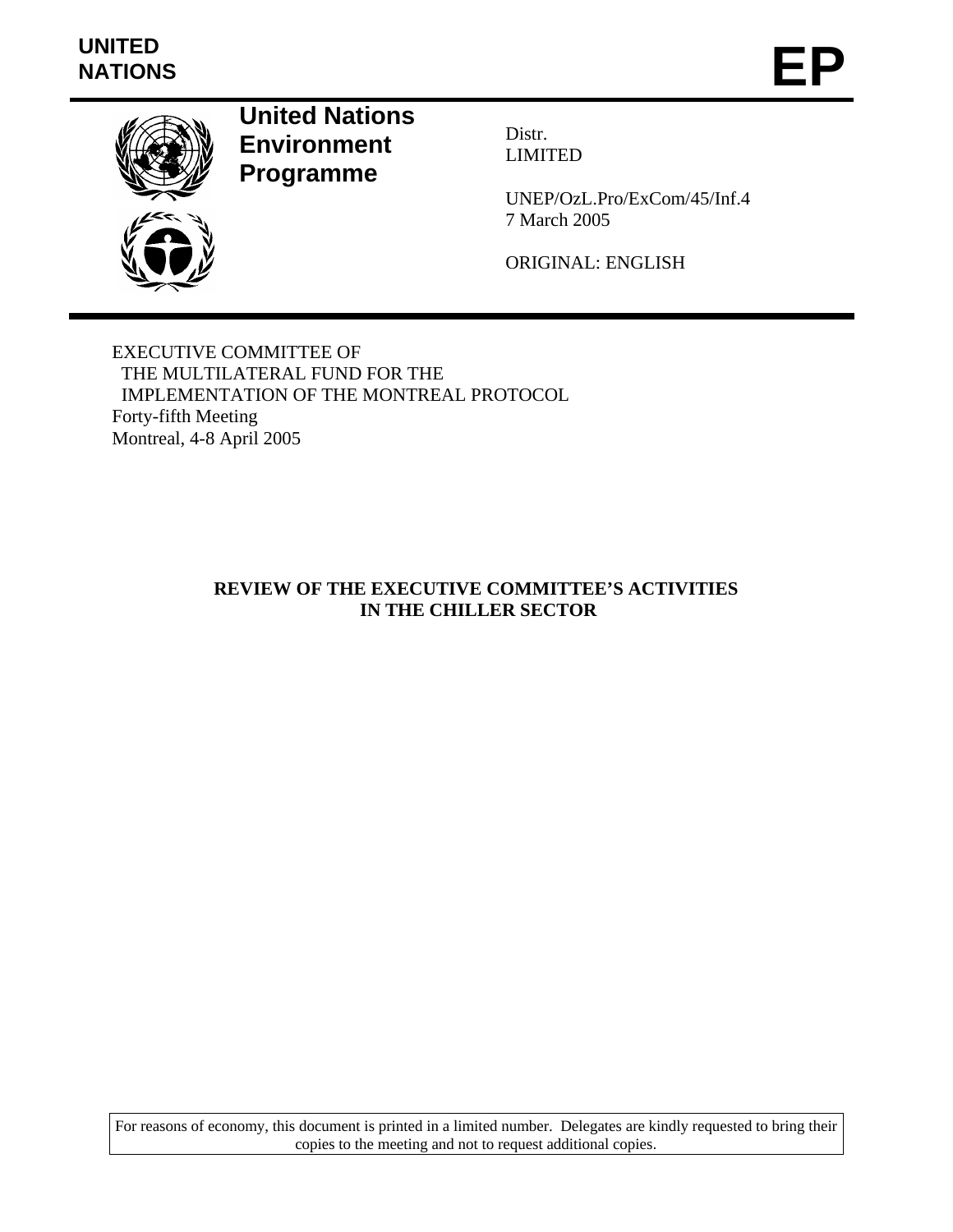# Introduction

1. At its 44th Meeting, the Executive Committee discussed matters arising out of the decisions of the Sixteenth Meeting of the Parties to the Montreal Protocol. One member recalled that a decision by the Sixteenth Meeting of the Parties had requested the Executive Committee to consider "(a) Funding additional demonstration projects to help demonstrate the value of replacement of CFC-based chillers, pursuant to relevant decisions of the Executive Committee; (b) Funding actions to increase awareness of users in countries operating under paragraph 1 of Article 5, of the impending phase out and options that may be available for dealing with their chillers and to assist Governments and decision makers; (c) Requesting those countries preparing or implementing refrigerant management plans to consider developing measures for the effective use of the ozone-depleting substances recovered from the chillers to meet servicing needs in the sector." He suggested that the Executive Committee urge the bilateral agencies and implementing agencies to propose further demonstration projects in the chiller sector. Following a discussion, the Executive Committee decided to defer consideration of the topic to the  $45<sup>th</sup>$  Meeting.

2. To facilitate the Committee's discussion the Secretariat has prepared an information document providing the historical background on Executive Committee activities in the chiller sector and highlighting the major findings of the report of the TEAP Chiller Task Force submitted to the Sixteenth Meeting of Parties in Prague.

# Chiller sector in Article 5 countries

3. Chillers are refrigeration systems that cool water or a water/antifreeze mixture, which is circulated providing comfort air-conditioning in buildings, or is used in industrial processes, or for food preservation. The most common CFC-based chillers used in Article 5 countries are centrifugal chillers above 700 KWt capacities. Centrifugal chillers manufactured prior to 1993 are based on CFC-11, CFC-12, R500, and HCFC-22 refrigerants. CFC-11 is the most common refrigerant. Typically, chillers within the range of 1,000 KWt to 1,700 KWt have a charge of 300 to 500 kg of the CFC-11 refrigerant.

4. There are no accurate statistics regarding the total number of CFC-based chillers in all 139 Article 5 countries. The TEAP report provides an estimate of the total number of CFC-based chillers which varies from 15,000 units to 20,000 units depending on the source of information used. On the basis of analysis of CFC consumption for chiller servicing in several Article 5 countries, the report made an assumption that 5% to 10% of the total CFC consumption for refrigeration servicing would be attributed to servicing chillers use in Article 5 countries.

5. If the average inventory of CFC refrigerant per chiller (400 kg) is applied to the total number of CFC based chillers, the global inventory of CFCs in Article 5 chillers would be within the range of 6,000 to 8,000 ODP tonnes.

6. The database available in the Secretariat indicates that the total current level of CFC consumption in refrigeration servicing in Article 5 countries is slightly over 35,000 ODP tonnes.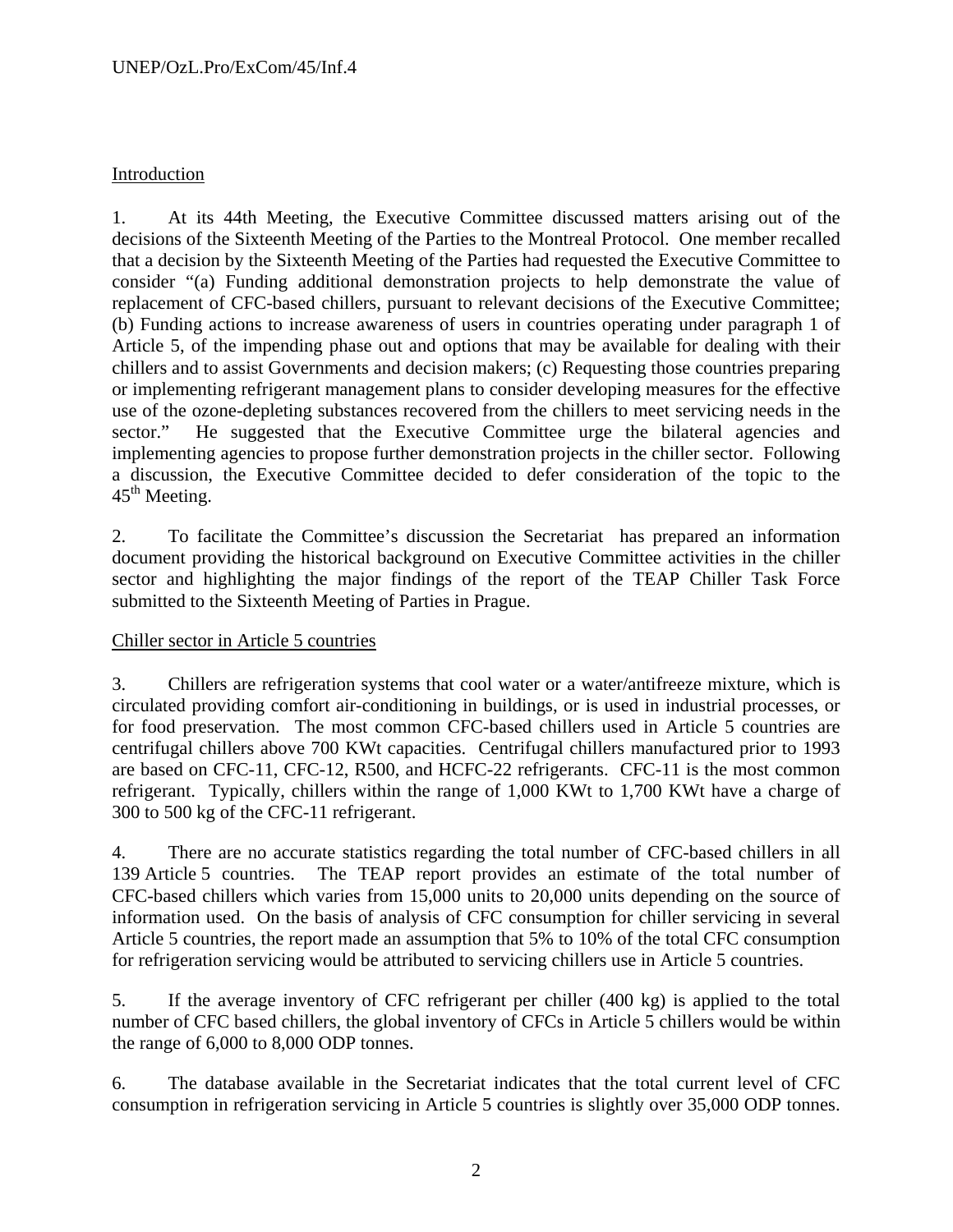Using the estimate in the TEAP report of about 5% to 10% of the total consumption for refrigeration servicing, being in the chiller sector, the CFC consumption for chiller servicing needs could be within the range 1,750 to 3,500 ODP tonnes.

7. Again on the same basis, if after 2007, the number of CFC-based chillers in Article 5 countries remains unchanged, the CFC consumption for chiller servicing needs would represent 7.7% to 15% of the total global CFC consumption in Article 5 countries.

# Historical background and decisions

8. At its 8th Meeting, the Executive Committee approved four projects in Venezuela for the World Bank for retrofitting 25 chillers and replacing four chillers at the total value of US \$1.1 million. The incremental cost of replacement was calculated on the basis of the difference in price between new CFC-12 and HFC-134a equipment quoted by suppliers at that time. The incremental cost for retrofitting and adoption of HFC-134a refrigerant in existing chillers was based on the cost of parts, material and labour. Subsequently, one project involving retrofitting of 21 chillers was cancelled, one project for replacement of three chillers was implemented without assistance from the Multilateral Fund and two projects were completed by the World Bank resulting in the replacement of one chiller and retrofitting of 4 chillers. In total, US \$184,000 was disbursed by the World Bank, and 6.0 ODP tonnes were phased out.

9. At its 11th Meeting (November 1993), the Executive Committee discussed an interim report prepared by the Secretariat on retrofits of MAC and chillers (UNEP/OzL.Pro/ExCom/11/35). Subsequently the report was finalized incorporating the comments made during the discussion of the interim report and peer reviewed by industry experts and TEAP. At its 12th Meeting (March 1994), the Executive Committee discussed a revised report (UNEP/OzL.Pro/12/33).

10. In the Secretariat's report it was demonstrated that CFC reductions and/or phase out in the chiller sector may be achieved by one or a combination of the following options:

- (a) Improving refrigerant containment and service practices to minimize CFC emissions and conserve the existing refrigerant;
- (b) Replacing CFC based equipment with non-CFCs alterative;
- (c) Retrofitting (converting) existing chiller to a non-CFC alternative; and
- (d) Converting manufacturing facilities producing CFC based chillers to non-CFC based chillers.

11. After considering the report, the Executive Committee adopted a decision with the following set of recommendations on chiller project proposals:

(a) When selecting an alternative technology, consideration should be given to the global warming potential of the refrigerant, system energy efficiency, human health and safety aspects.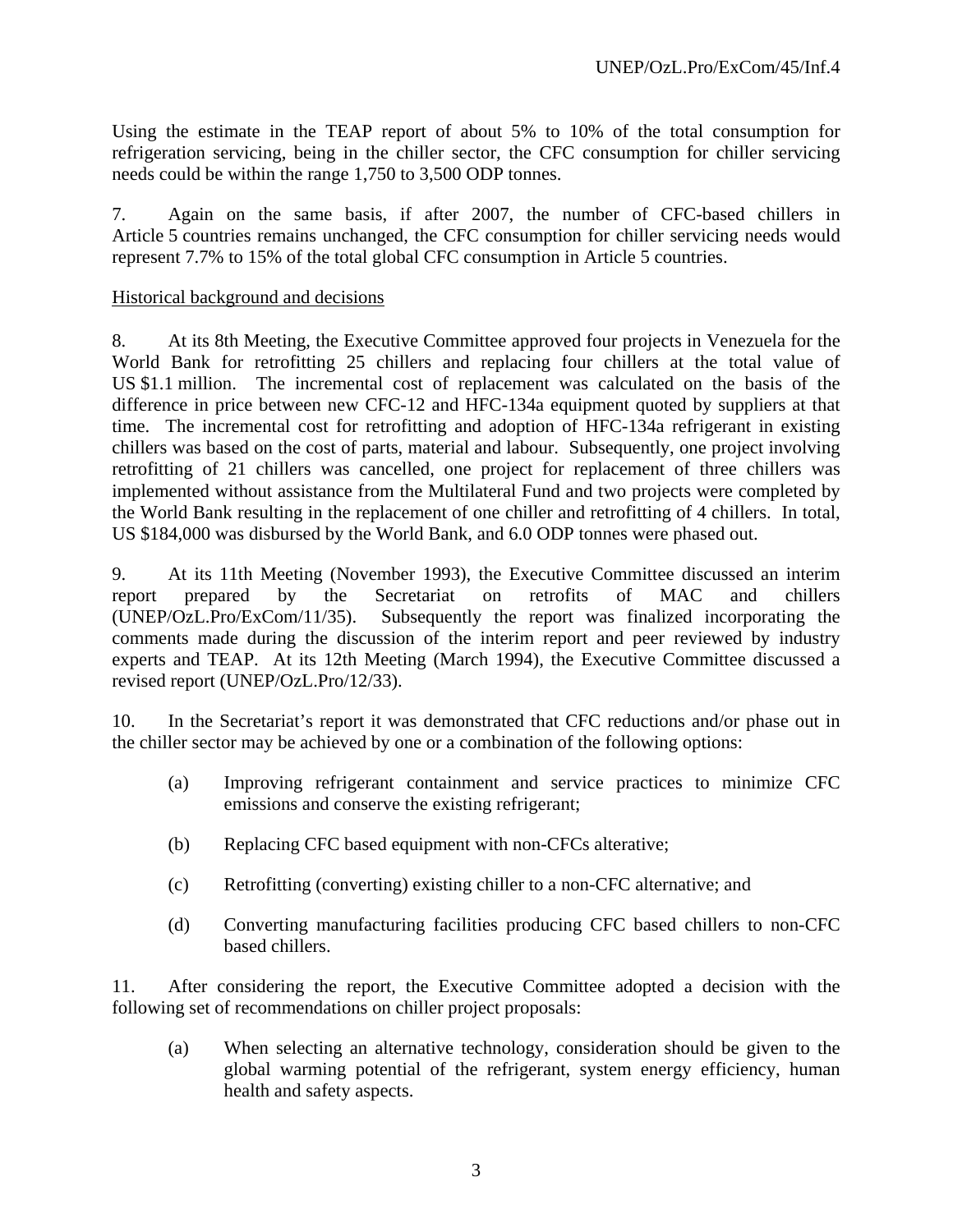- (b) Refrigerant containment and better operation and maintenance practices, including recovery, recycling and reclamation should be considered as a strategic option in ODS phase-out in the chiller sub-sector.
- (c) The Executive Committee approved a recommendation on conversion of CFC-based chiller manufacturing facilities as a strategic option for ODS phase out in the chiller sector. The implementing agencies were requested to increase their activities in identifying and preparing project proposals in this area.
- (d) The Executive Committee approved replacement of CFC chillers as a first priority for strategic options in ODS phase out in the chiller sector, taking into consideration energy savings when calculating the incremental costs of replacement; however, the Executive Committee deferred consideration of projects to retrofit chillers, except in special cases and when definite substitutes were used; and
- (e) Finally, the Executive Committee encouraged Article 5 countries to give full consideration to appropriate regulatory and legislative action facilitating the implementation of CFC phase-out projects in the chiller sub-sector.

12. Subsequently, two projects were approved for conversion of manufacturing CFC-based chillers to HCFC-123 and HFC-134a technology respectively in India  $(10<sup>th</sup> Meeting)$  and China  $(20<sup>th</sup> Meeting)$ . One project on emission reduction, refrigerant containment, recovery and recycling in chillers installed at six spinning mills in Vietnam and a project on emission reduction and refrigerant containment in four chillers installed in hotels in Damascus, Syria were also approved as part of France's bilateral activities. Two chiller replacement projects using loan mechanisms were approved for Thailand (at the 26th Meeting) and for Mexico as part of the United Kingdom's bilateral assistance project (at the 28th Meeting). One additional chiller replacement project was approved at the  $37<sup>th</sup>$  Meeting for Côte d'Ivoire as part of France's bilateral assistance project. The Executive Committee approved the latter project on the understanding that the project having a significant cost-share component, and being a demonstration project for the African region, would complete the cycle of demonstration projects in the chiller sub sector for each region, and that no further chiller demonstration projects would be forthcoming (decision 37/27).

13. At the same meeting in July 2002, the Executive Committee also decided to request the Secretariat to re-examine the issues raised in the chiller sector, providing a clarification of the nature of savings that could be envisaged as a result of increased energy efficiency and how soon those energy savings might be realized. As per decision 37/21, the Executive Committee requested the Secretariat:

- (a) To re-examine the issues raised in the chiller sub-sector, taking into account the views expressed by the Executive Committee at the 37th Meeting; and
- (b) To report to a future meeting of the Executive Committee on:
	- (i) a possible update of policy guidance;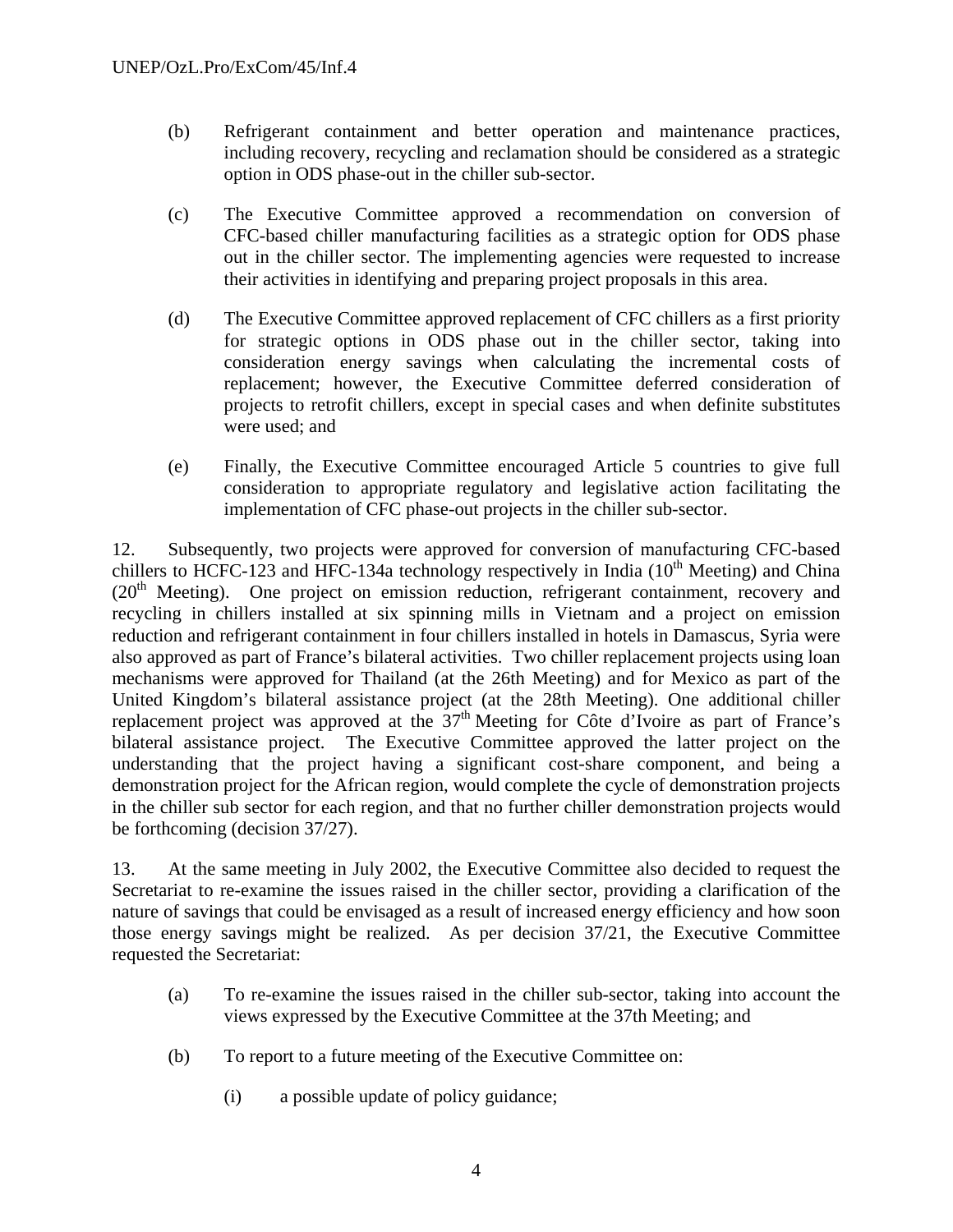- (ii) clarification of the nature of savings that could be envisaged as a result of increased energy efficiency;
- (iii) how soon those energy savings might be realized.

14. The Secretariat deferred reporting back to the Executive Committee on decision 37/21 pending the provision of guidance from the Parties to the Montreal Protocol. At their Fourteenth Meeting in November 2002, the Parties requested the TEAP to collect data and assess the portion of the refrigeration-servicing sector made up by chillers and identify incentives and impediments to the transition to non-CFC based chillers, and prepare a report (decision XIV/9). The report by the TEAP Chiller Task Force was presented to the Parties at their Sixteenth Meeting. The Conclusions of the report are presented in Annex I to the present document.

15. The Parties subsequently requested (decision XVI/13) the Executive Committee to consider:

- (a) funding of additional chiller demonstration projects to help demonstrate the value of replacement of CFC-based chillers, pursuant to relevant decisions of the Executive Committee;
- (b) funding activities to increase awareness of users in Article 5 countries of the impending phase out and options that may be available for dealing with their chillers and to assist Governments and decision makers;
- (c) requesting those countries preparing or implementing refrigerant management plans to consider developing measures for the effective use of CFCs recovered from the chillers to meet servicing needs in the sector.
- 16. The full text of decision XVI/13 is provided in Annex II.

# Current CFC phase-out activities

17. A total of 35 mostly non-LVC article 5 countries have already been funded for complete phase-out of CFCs through national CFC phase-out plans (NPP), terminal CFC phase-out management plans (TPMP) or refrigerant management plans (RMP). The list of these Article 5 countries is provided in Annex III. According to data in the TEAP Report, the inventory of CFC chillers in 12 Article 5 countries included in the above list represents over 13,000 units with the annual level of CFC emissions of about 2,000 ODP tonnes.

18. None of the approved CFC phase-out plans or RMPs for non-LVC countries included specific allocations for implementation of chiller replacement programmes on a grant basis. Some countries included activities in the chiller sector associated with development of a strategy, refrigerant containment measures, and reduction of emissions through potential retrofits and recovery /recycling programmes. All CFC phase-out plans included allocations for raising awareness in relation to non-CFC based technologies in the refrigeration-servicing sector.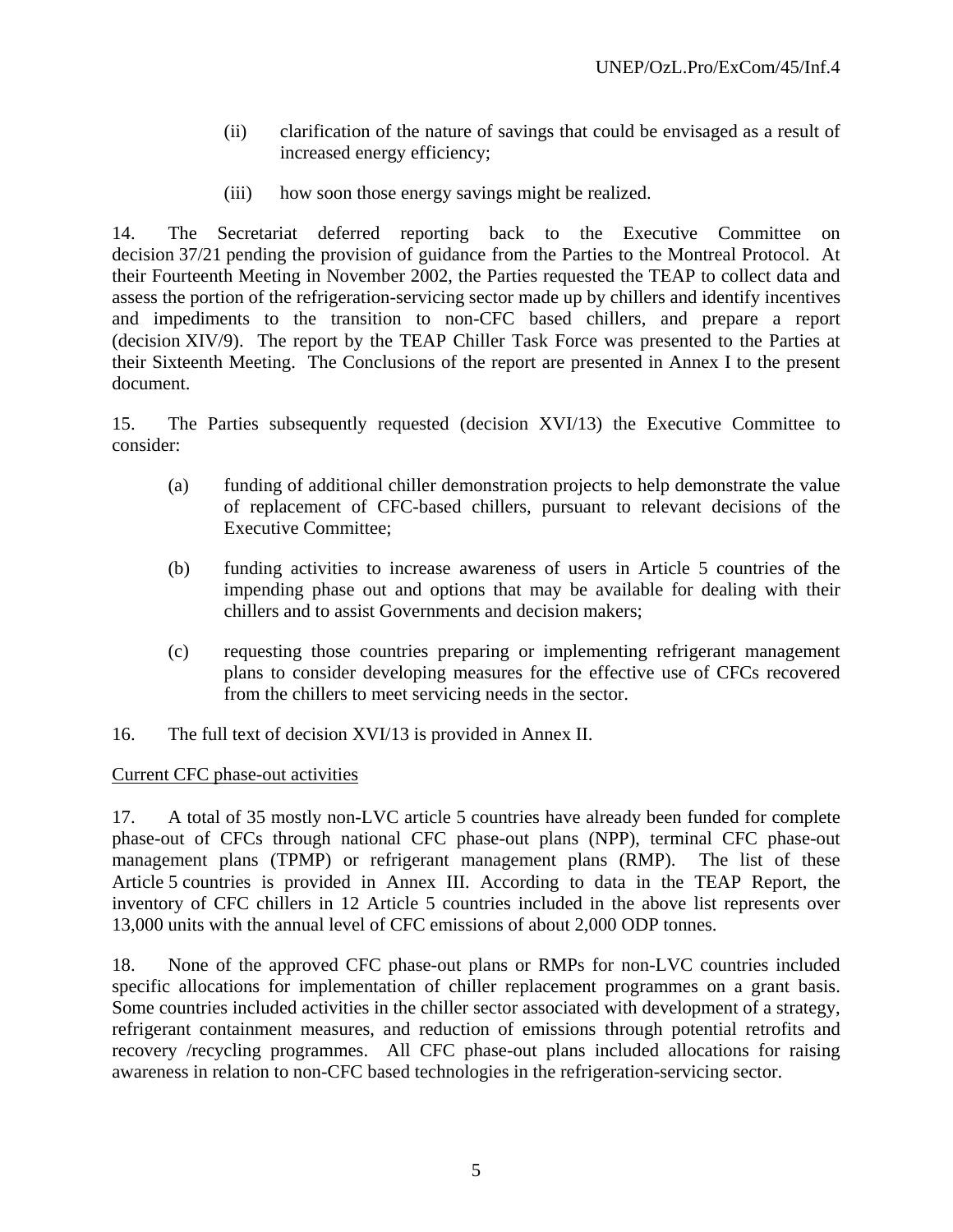19. Two countries (Turkey and Mexico) opted to use a portion of the total approved funds for implementation of chiller replacement programmes under the flexibility clause included in the agreements between the Executive Committee and the respective government. The Government of Mexico will extend a chiller replacement project initially approved as a United Kingdom bilateral assistance demonstration project to be implemented through the World Bank using a loan mechanism and co-financing from the chiller owners. The Government of Turkey is using a portion of the total funding under the National CFC Phase-out Plan and co-financing from the chiller owners for the implementation of a chiller replacement programme using a revolving fund mechanism. The detailed information regarding the three on-going chiller replacement programmes is provided in Annex IV.

20. As of today, no specific sub-project components for chillers have been included in RMPs approved in accordance with decision 31/48 or in TPMP projects for LVC countries. However, the training programmes for refrigeration-servicing technicians in good service practice and the technical assistance programmes for the servicing sector included in the RMP or TPMP support the strategic option of CFC containment and better operation and maintenance practices in the chiller sector. The issue of remaining CFC consumption in LVC countries beyond 2007 and the existing RMPs is addressed by the Secretariat in its document under agenda item 9 – "Review of requirements for further assistance for the post-2007 period in low volume-consuming countries (follow up to decisions 31/48 and 43/37)."

21. The Executive Committee may wish to take into account the information provided in this paper in its deliberations on the options available to address the ODS phase out in the chiller sector in Article 5 countries.

22. The Executive Committee may also wish to consider requesting the Secretariat to prepare a paper on modalities for implementation of decision XVI/13 of the Parties taking into account views expressed by members of the Executive Committee, and to submit such a the paper for its consideration at the 46th Meeting.

- - - -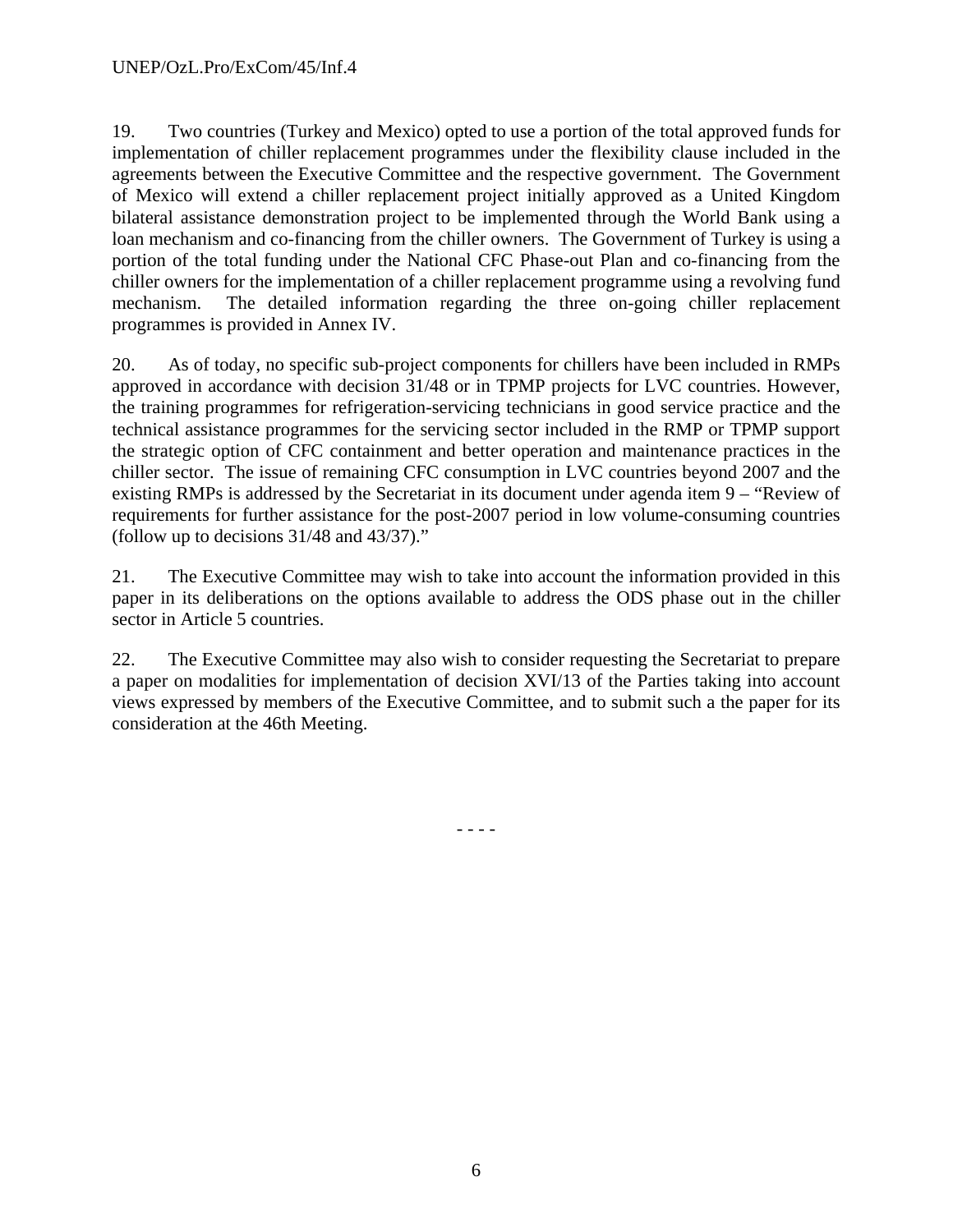### Annex I

# Extract from Report of the TEAP Chiller Task Force - May 2004

#### 10 **Conclusions**

This report considers the servicing needs for CFC centrifugal chillers in the Article 5(1) countries. As is the case in many developed countries, there are still a significant number of CFC chillers operating in the Article 5(1) countries.

The report has been prepared on the basis of very limited data available on the chiller sector in Article 5(1) countries. In many cases, the information is incomplete and some of the data presented in the document could not be verified in the field. To address the reliability of the data, sound assumptions were made based on the experience of field experts and the situation prevailing in non-Article  $5(1)$  countries.

The report describes the different types of chillers and notes that the transition of the average CFC centrifugal chiller will be either to screw or dual scroll compressor driven chillers or to new centrifugal chillers operated on HCFC-123 or HFC-134a. This would imply a significant reduction in direct emissions in ODP tonnes, but also a significant energy efficiency increase (i.e. a decrease of indirect global warming emissions).

Where it concerns the number of chillers in operation in Article 5(1) countries, certain studies have produced figures in the range of 15-20,000 and even higher. Material investigated for this report leads to the conclusion that the number of centrifugal chillers still in operation in Article 5(1) countries is about 15,000. Of these chillers, and actually in most countries, 90% is CFC-11 and 10% is CFC-12 based. If the majority were imported from European countries the percentage of CFC-11 centrifugal chillers would vary between 50 and 80% (which would be between 7,500 and 12,000 units).

For an individual chiller, the transition out of CFC can be accomplished in two ways, (a) via retrofits, and (b) via replacements. Retrofits have been considered in the developed countries when chillers were relatively new, retrofits are not very useful anymore when the lifetime of the chiller has exceeded 10 years, which is demonstrated by the number of retrofits in the United States in the period 1993-2003. Centrifugal chillers in the Article 5(1) countries are generally older than 10 years, and can be as old as 35 years; in this case the replacement of the centrifugal chiller (by either a centrifugal chiller or by combinations of screw chillers) is the only useful option.

In considering options for the transition out of CFC chillers at the national level, a primary objective may be to reduce current CFC-11 consumption for servicing through training and better servicing practices. Gradual replacement of the oldest/least efficient chillers first together with recovery of the refrigerant can make CFC available to prolong the service life of newer CFC-based chillers. This would assist in minimising premature retirement of chillers in a pattern similar to that adopted in non-Article  $5(1)$  countries. It should also be considered that a

#### May 2004 TEAP Chiller Task Force Report

است سیس است. سماع شاعر می باشد از جای باشد از باشد و این شاعر باشد این این باشد این

÷.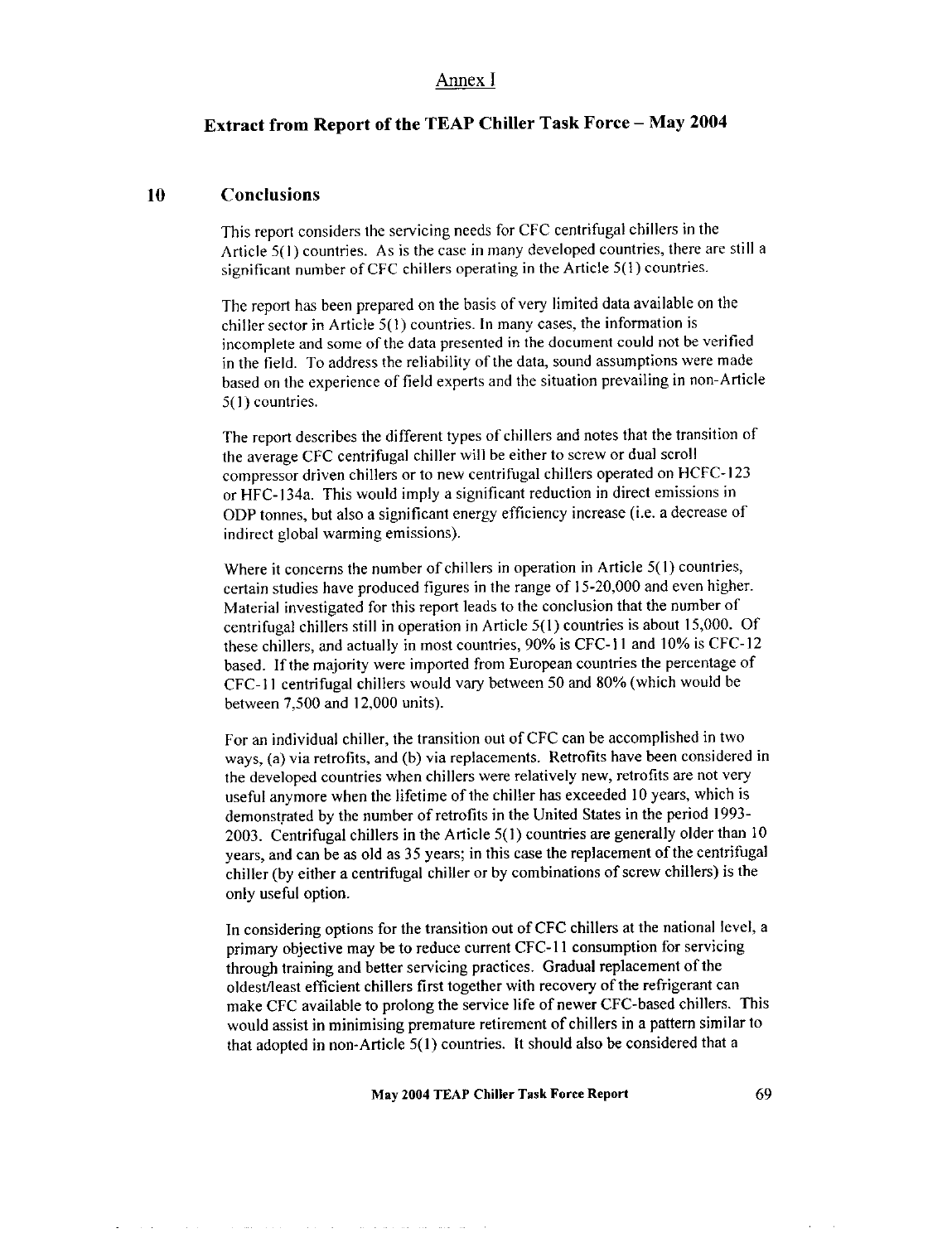larger number of CFC based chillers might now be between 20 and 30 years old and will be replaced by the owners over the coming years.

Hence a good recovery program might allow recovering of CFC for servicing of remaining chillers and the phase-out of the total inventory of CFC based chillers in Article 5(1) countries might take place over a longer period. Recovery programmes will need to focus on training and logistics since much of the equipment needed to recover CFC-11 will already be in use by the enterprises and personnel that currently service the chillers.

There are a number of impediments and incentives to the replacement of centrifugal chillers in the Article 5(1) countries. Major ones are the availability of investment capital at a (very) moderate interest rate, and the uncertainty of economic conditions throughout the payback period for the new chiller (electricity prices, government policies, the operating conditions of the entire cooling system, including pipes, pumps, cooling towers and others).

Chiller replacement programs have been approved or started in four countries, i.e. Cote d'Ivoire, Thailand, Mexico and Turkey, using grants and revolving funds and different combinations of these. Programs have addressed a certain number of chillers that were identified as primary candidates, where in Cote d'Ivoire virtually all chillers installed were addressed. It should, however, be realised that a large number of the remaining CFC based chillers in the last three countries might not meet the stringent criteria set in the program and might not provide the same high energy savings. It should also be realised that replacing all CFC chillers in the last three countries would require significant more capital and the centrifugal chillers will eventually have to be replaced at the owners' initiative, in particular where these have reached their end-of-life and are therefore not supported by the Fund.

The average CFC chiller can be characterised by a certain inventory per kilowatt capacity, and by a certain leakage (slightly dependent on whether it is operated on CFC-11 or -12). Furthermore, consumption of the chiller is influenced by servicing practices, whether part of the charge is vented, whether recovery and recycle has been implemented. Whereas the percentages for the losses per year in the developed countries varied between 10 and 25% prior to the adoption of leak minimisation practices, these percentages may go up to 30-50% and even higher in the Article  $5(1)$  countries.

In determining the percentage of the servicing needs for centrifugal chillers in the total refrigeration needs of a country, the above mentioned figures need to be taken into consideration.

When studying project proposals to determine the refrigerant needs for chillers, there are significant uncertainties related to

May 2004 TEAP Chiller Task Force Report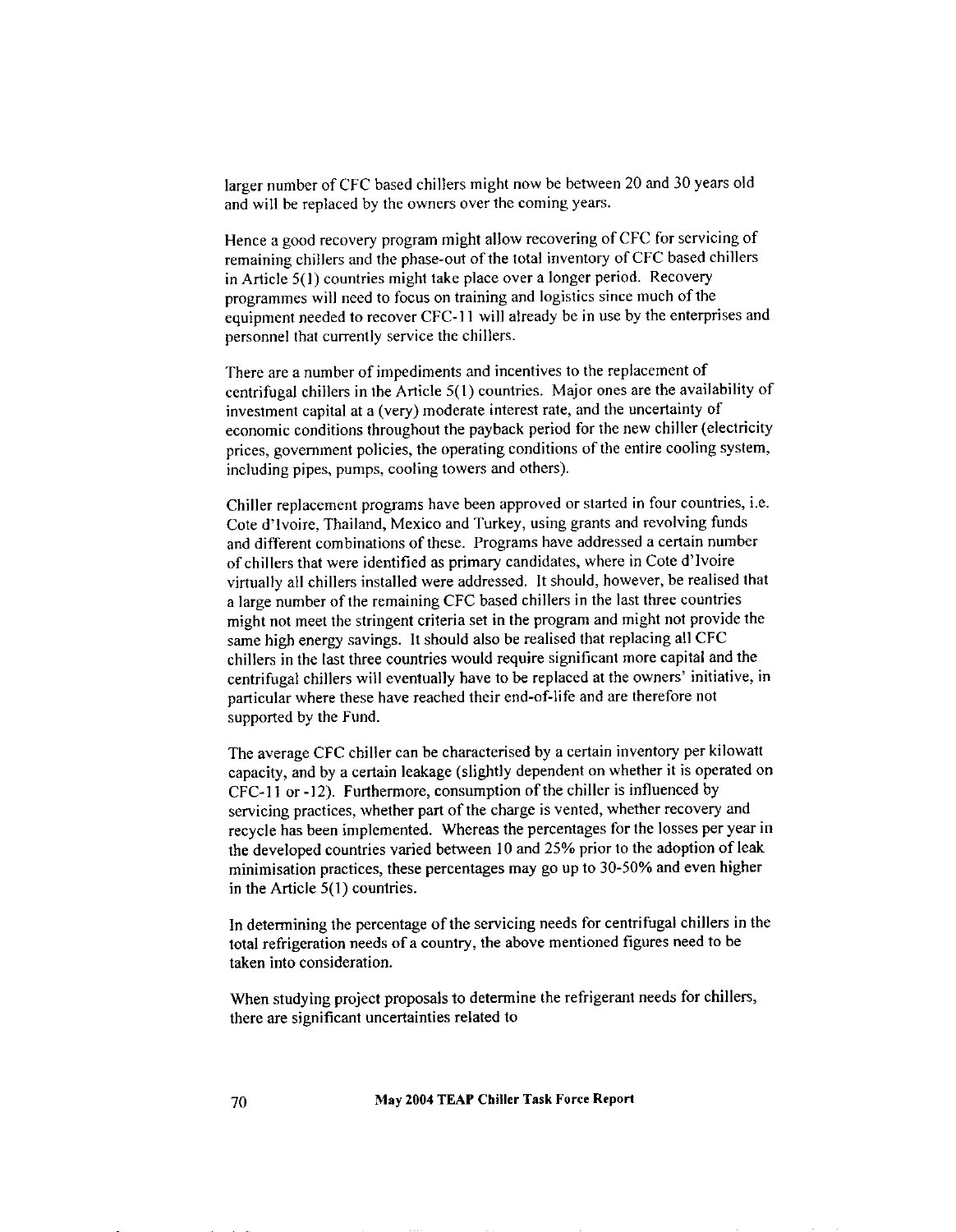- whether the real number of chillers installed has been identified and under- or over-estimated, and
- whether consumption has been derived based upon standard figures for inventories and servicing, based upon service market data, or estimated from criteria developed by the agency preparing the project (there is again the potential for under or over estimating).

It seems justifiable to assume that  $5-10\%$  of the total consumption for the refrigeration servicing needs of an Article 5(1) country is needed for chiller servicing. This will depend on the infrastructure of the country, the climate, the infrastructure (different sub-sector sizes) for refrigeration servicing, the practices applied by servicing personnel etc. It should be emphasised that these figures are valid for the years 2001-2002, and it is likely that percentages will change substantially if servicing of sub-sectors will be addressed, whilst chiller programs remain on the shelf. However, a change in servicing practices and transition to non-CFC chillers (replacements) may also have a significant impact.

In the near future, replacement programs may (and will) continue, but these will certainly not be able to replace all CFC centrifugal chillers within a short period. However replacement of all CFC chillers is not a prerequisite to the phase-out of CFC-11 consumption and is unlikely to occur in Article 5(1) countries, which may follow a replacement pattern similar to that which has emerged in non-Article 5(1) countries. Countries will need to plan for reductions in CFC-11 sector consumption in the chiller sub-sector (possibly through already-approved refrigerant management plans or national CFC phase-out plans). This planning will need to include:

an inventory of the existing CFC chillers;

이 사이 <u>이 사이에서 사이</u> 사이에 있어요.

- the impact in terms of reduced CFC-11 consumption of an improvement in servicing practices, and recovery and re-use of the refrigerant;
- determination of the amount of refrigerant which will become available from the dismantling of older or less efficient chillers to extend the operating life of newer, existing CFC chillers beyond 2010;
- determination of the quantities (if any) of CFC-11 or CFC-12 that may become available from other sources, and consideration of the opportunities for the stockpiling of certain amounts of CFCs;
- on the above basis, formulation of a replacement policy which includes the likely replacement rate, the numbers of remaining CFC chillers that may be kept in operation after 2010, stockpiling and other relevant issues.

The above needs further consideration, once an Article  $5(1)$  country has met the 50% reduction from the base level (2005), and once it has to set out strategies to

71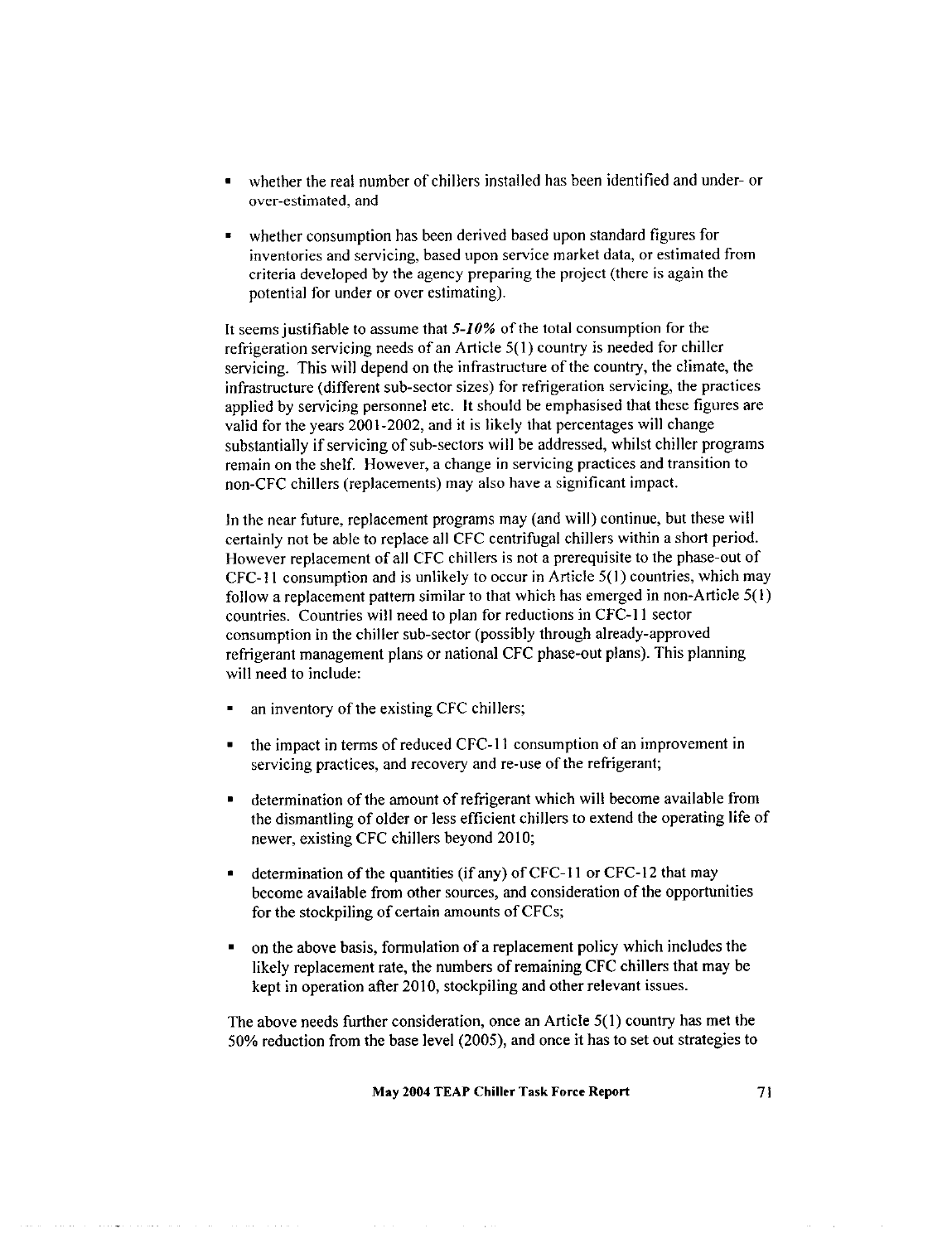address the 85% reduction from the base level in 2007. Starting a number of actions following a well-outlined program may be considered as soon as possible. Given the technical aspects of the planning that needs to be carried out and the relatively organised nature of chiller maintenance, even in Article 5(1) countries, the relevant servicing industries or industry associations will need to take a leading role in these activities.

 $\mathcal{L}$  $\mathcal{A}$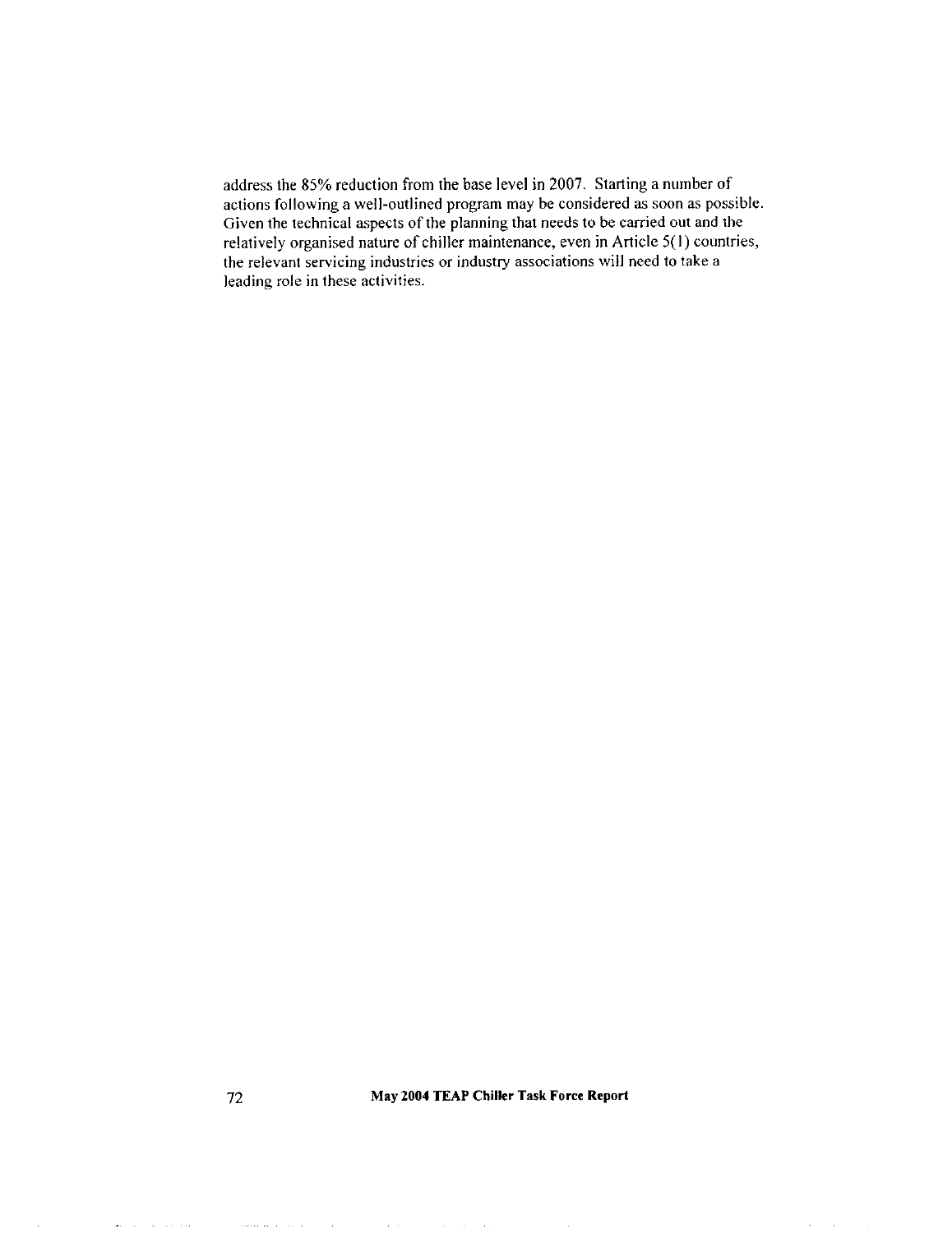### Annex II

# **Extract from the Report of the Sixteenth Meeting of the Parties to the Montreal Protocol on Substances that Deplete the Ozone Layer (Prague, 22–26 November 2004)**

### Decision XVI/13. Assessment of the portion of the refrigeration service sector made up by chillers and identification of incentives and impediments to the transition to non-CFC equipment

*Noting* with appreciation the report of the chiller task force on the collection of data and assessment of the portion of the refrigeration service sector made up by chillers, as decided in decision XIV/9,

*Noting* that the chiller sector has been and will be a long-term challenge for both developed and developing countries owing to its distinct character, as has been brought out by the report of the Technology and Economic Assessment Panel,

*Recognizing* the need to develop a management plan for CFC-based chillers in the Parties operating under paragraph 1 of Article 5, to facilitate CFC phase-out in chillers,

*Recognizing* also the urgent need for effective replacement programmes to phase out consumption of CFCs,

*Recognizing* further the need for economic incentives for assisting enterprises in these countries to speed up the replacement programme,

*Recognizing* the impediments and uncertainties brought out by the Technology and Economic Assessment Panel in its report related to the lack of information for decision makers and lack of policies and regulatory measures needed to be set up for CFC phase-out in the chiller sector,

To request the Executive Committee of the Multilateral Fund to consider:

(a) Funding of additional demonstration projects to help demonstrate the value of replacement of CFC-based chillers, pursuant to relevant decisions of the Executive Committee;

(b) Funding actions to increase awareness of users in countries operating under paragraph 1 of Article 5 of the impending phase-out and options that may be available for dealing with their chillers and to assist Governments and decision makers;

(c) Requesting those countries preparing or implementing refrigerant management plans to consider developing measures for the effective use of the ozone-depleting substances recovered from the chillers to meet servicing needs in the sector;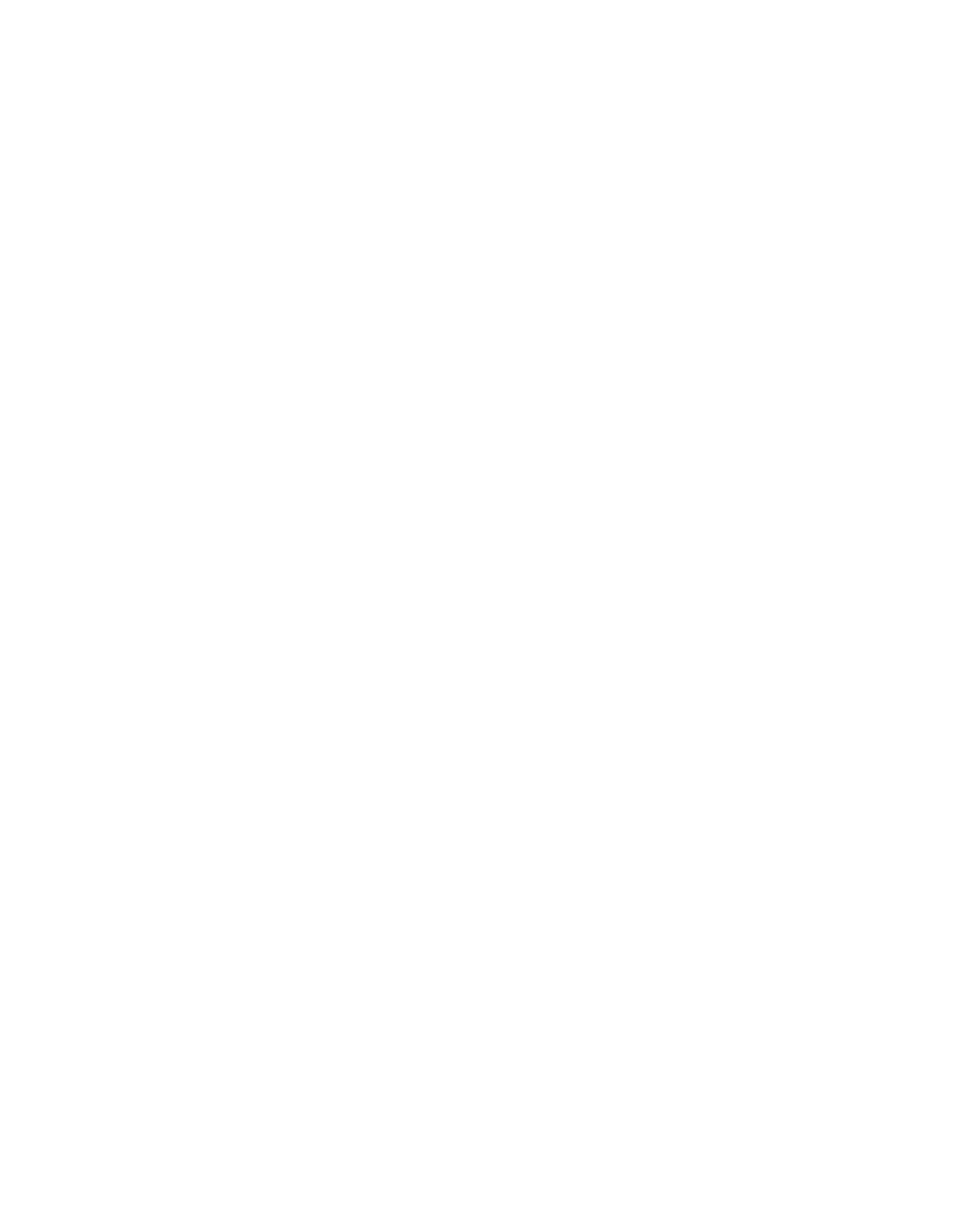# Annex III

# **Multi-year sector or phase-out plans**

| #                | Country                   | <b>Sector</b>                 | <b>Agency</b>                 | <b>Funds</b><br><b>Approved in</b><br>Principle<br>under the<br><b>Agreements</b><br>(US\$) | <b>ODP</b><br><b>Approved</b><br><b>Under the</b><br><b>Agreement</b><br>ODP<br>Tonnes) |
|------------------|---------------------------|-------------------------------|-------------------------------|---------------------------------------------------------------------------------------------|-----------------------------------------------------------------------------------------|
|                  | <b>Consumption sector</b> |                               |                               |                                                                                             |                                                                                         |
| 1                | Albania                   | ODS phase-out                 | UNIDO/UNEP                    | 653,125                                                                                     | 68.0                                                                                    |
| $\overline{2}$   | Algeria*                  | <b>RMP</b>                    | <b>UNIDO</b>                  | 1,424,647                                                                                   | 245.0                                                                                   |
| 3                | Antigua and Barbuda       | CFC phase-out                 | World Bank                    | 97,300                                                                                      | 1.8                                                                                     |
| 4                | Argentina                 | CFC phase-out                 | <b>UNIDO</b>                  | 7,360,850                                                                                   | 1,809.5                                                                                 |
| 5                | <b>Bahamas</b>            | CFC phase-out                 | World Bank                    | 560,000                                                                                     | 66.0                                                                                    |
| 6                | Bangladesh                | ODS phase-out                 | <b>UNDP/UNEP</b>              | 1,355,000                                                                                   | 267.6                                                                                   |
| $\boldsymbol{7}$ | Bosnia and Herzegovina    | ODS phase-out                 | <b>UNIDO</b>                  | 864,160                                                                                     | 121.1                                                                                   |
| 8                | <b>Brazil</b>             | CFC phase-out                 | UNDP/Germany                  | 26,700,000                                                                                  | 5,801.0                                                                                 |
| 9                | China                     | Refrigeration servicing       | UNIDO/Japan                   | 7,885,000                                                                                   | 3,902.0                                                                                 |
| 10               | Colombia                  | ODS phase-out                 | <b>UNDP</b>                   | 4,500,000                                                                                   | 805.9                                                                                   |
| 11               | Croatia                   | CFC phase-out                 | UNIDO/Sweden                  | 379,700                                                                                     | 98.0                                                                                    |
| 12               | Cuba                      | ODS phase-out                 | Germany/UNDP/Canada/France    | 2,145,000                                                                                   | 361.6                                                                                   |
| 13               | Ecuador                   | CFC phase-out                 | World Bank                    | 1,689,800                                                                                   | 246.0                                                                                   |
| 14               | India                     | CFC phase-out (ref. serv.)    | Germany/Switzerland/UNEP/UNDP | 6,338,120                                                                                   | 848.0                                                                                   |
| 15               | Indonesia                 | ODS phase-out (ref. ser.)     | <b>UNDP</b>                   | 4,912,300                                                                                   | 1,072.0                                                                                 |
| 16               | Iran                      | CFC phase-out (service, sol.) | <b>UNIDO</b>                  | 3,338,086                                                                                   | 619.6                                                                                   |
| 17               | Kenya                     | CFC phase-out                 | France                        | 725,000                                                                                     | 138.8                                                                                   |
| 18               | Lebanon                   | CFC phase-out                 | <b>UNDP</b>                   | 2,091,420                                                                                   | 417.0                                                                                   |
| 19               | Lesotho                   | CFC phase-out                 | Germany                       | 127,300                                                                                     | 2.6                                                                                     |
| 20               | Libya                     | CFC phase-out                 | <b>UNIDO</b>                  | 2,497,947                                                                                   | 450.5                                                                                   |
| 21               | Malaysia                  | ODS phase-out                 | World Bank                    | 11,517,005                                                                                  | 1,910.5                                                                                 |
| 22               | Mauritius                 | ODS phase-out                 | Germany                       | 212,030                                                                                     | 4.0                                                                                     |
| 23               | Mexico                    | CFC phase-out                 | <b>UNIDO</b>                  | 8,794,500                                                                                   | 1,535.0                                                                                 |
| 24               | Namibia                   | ODS phase-out                 | Germany                       | 252,500                                                                                     | 12.0                                                                                    |
| 25               | Nigeria                   | CFC phase-out                 | UNDP/UNIDO                    | 13,130,786                                                                                  | 2,489.7                                                                                 |
| 26               | Pakistan                  | <b>RMP</b>                    | <b>UNIDO</b>                  | 1,139,500                                                                                   | 215.0                                                                                   |
| 27               | Panama                    | CFC phase-out                 | UNDP/UNEP                     | 993,152                                                                                     | 168.4                                                                                   |
| $\overline{28}$  | Papua New Guinea          | ODS phase-out                 | Germany                       | 700,000                                                                                     | 35.0                                                                                    |
| 29               | Philippines               | CFC phase-out                 | World Bank/Sweden             | 10,575,410                                                                                  | 1,749.3                                                                                 |
| 30               | Serbia and Montenegro     | CFC phase-out                 | UNIDO/Sweden                  | 2,742,544                                                                                   | 327.0                                                                                   |
| 31               | Sudan                     | ODS phase-out                 | <b>UNIDO</b>                  | 1,139,480                                                                                   | 217.4                                                                                   |
| 32               | Thailand                  | ODS phase-out                 | World Bank                    | 14,728,626                                                                                  | 3,107.5                                                                                 |
| 33               | Trinidad and Tobago       | CFC phase-out                 | <b>UNDP</b>                   | 460,000                                                                                     | 77.0                                                                                    |
| 34               | Turkey                    | CFC phase-out                 | World Bank                    | 9,000,000                                                                                   | 977.0                                                                                   |
| 35               | Venezuela                 | CFC phase-out                 | <b>UNIDO</b>                  | 6,240,555                                                                                   | 1,035.0                                                                                 |
|                  | <b>Total</b>              |                               |                               | 157,270,843                                                                                 | 31,201.8                                                                                |

\* Country with Multi-Year Disbursement Schedule but without Agreement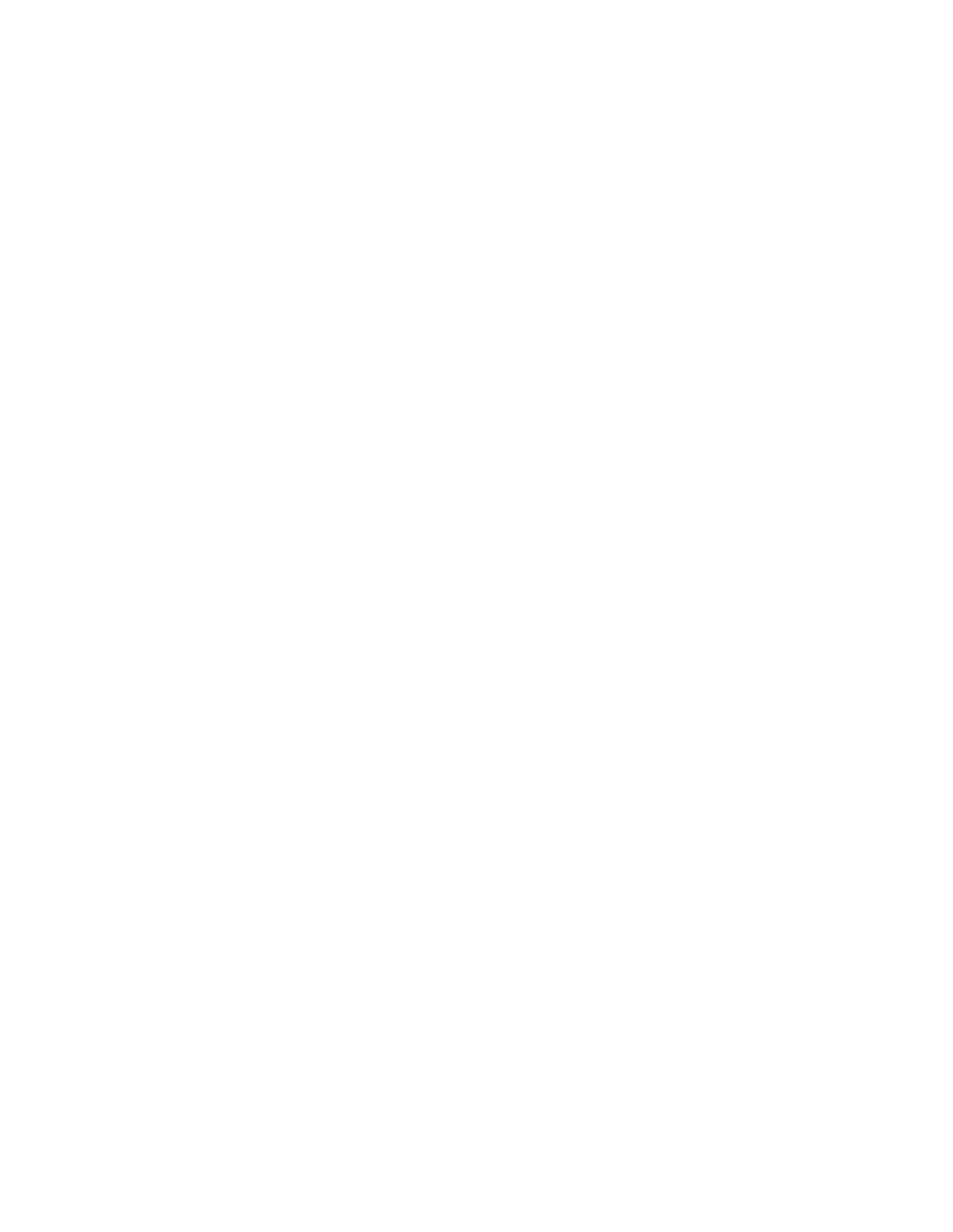# Annex IV

# Extract from Report of the TEAP Chiller Task Force - May 2004

|                             | Mexican chiller project           | Thai chiller project                      | Turkey chiller project          |  |
|-----------------------------|-----------------------------------|-------------------------------------------|---------------------------------|--|
| <b>Objectives</b>           | Demonstration project for         | Remove market                             | Reduce CFC demand               |  |
|                             | chiller replacement               | barriers by showing it                    | and recover CFC for             |  |
|                             | showing it can be                 | is possible to finance                    | servicing through energy        |  |
|                             | financed through energy           | chiller replacement                       | savings                         |  |
|                             | savings                           | through energy                            |                                 |  |
|                             |                                   | savings                                   |                                 |  |
| Estimated total CFC chiller | Not known                         | App 2,500 CFC                             | App 1,400 CFC chillers          |  |
| population in the country   |                                   | chillers                                  | Hereof app. 200<br>centrifugals |  |
| Number of chillers replaced | 12 chillers                       | 17 chillers                               | 18 chillers $(1st$ round: 6     |  |
| by the project              |                                   |                                           | and $2^{nd}$ round: 12)         |  |
| Financing                   | <b>MLF</b> financed               | Co-financed by MLF                        | Financed through the            |  |
|                             | UK bilateral project              | and GEF 50% MLF                           | Turkish revolving MP            |  |
|                             | implemented through the           | financed and 50%                          | fund and MLF                    |  |
|                             | <b>Bank</b>                       | MLF financed                              |                                 |  |
| Total cost (as of Dec 2003) | US\$ 1,392,300                    | US\$ 2,153,836                            | US\$ 1,483,284                  |  |
| Total MLF funding           | 500,000<br>US\$                   | US\$ 995,000                              | US\$ 1,000,000                  |  |
| allocated                   |                                   |                                           |                                 |  |
| Financed by owners          | 692,300<br>US\$                   | US\$ 1,258,836                            | 483,284<br>US\$                 |  |
| Repayment terms             | Fixed duration of 3 years         | Linked to energy                          | Fixed duration, 5               |  |
|                             | and no interest                   | savings and no interest                   | instalments and no              |  |
|                             |                                   |                                           | interest. First payment         |  |
|                             |                                   |                                           | starts 6 months after           |  |
|                             |                                   |                                           | installation completed.         |  |
| Repayment period            | 3 years                           | Depending on energy                       | 3 years                         |  |
|                             |                                   | savings                                   |                                 |  |
| Interest                    | 0%, 2% for older than             | $0\%$                                     | $0\%$                           |  |
|                             | 20 year old chillers              |                                           | 3%                              |  |
| Management fee              |                                   |                                           |                                 |  |
| Criteria for chiller        | CFC centrifugal chiller           | CFC centrifugal chiller                   | CFC centrifugal chillers        |  |
| replacement financing       | Past financial                    | Power consumption                         | Owner willing to<br>participate |  |
|                             | performance of the chiller        | higher than 0.8 kW/TR<br>Cooling capacity | Financial qualified             |  |
|                             | owner                             | higher than 250 TR                        |                                 |  |
|                             | Meeting set financial<br>criteria | Less than 15 year old*                    |                                 |  |
|                             |                                   |                                           |                                 |  |
| Average costs per chiller   | <b>US\$ 108,800</b>               | <b>US\$ 126,696</b>                       | US\$ 118,850 (1st round)        |  |
| Average costs per RT        | <b>US\$ 27.34</b>                 | <b>US\$ 16.37</b>                         |                                 |  |
|                             |                                   |                                           |                                 |  |
| Total RT                    | 3,980 RT (based on 10             | $7,740$ RT                                | $2,843$ RT $(1st$ round)        |  |
|                             | chillers)                         |                                           |                                 |  |
| Average RT                  | 398 RT                            | 455 RT                                    | 474 RT (1 <sup>st</sup> round)  |  |
| Average costs per RT        |                                   |                                           | $251$ US\$/RT ( $1st$ round)    |  |
| CFC emission reduction per  | 812 kg (estimate)                 | 2,271 kg                                  | 730 kg CFC-11                   |  |
| year                        |                                   |                                           | (l <sup>st</sup> round)         |  |
| CFC recovered and recycled  | 7,800 kg (estimate 6,787)         | $9,160$ kg                                | 2,415 kg CFC-11                 |  |
| from replaced chillers      | kg)                               |                                           | $(1st$ round)                   |  |

# Summary Table for the Three World Bank Chiller Projects

May 2004 TEAP Chiller Task Force Report